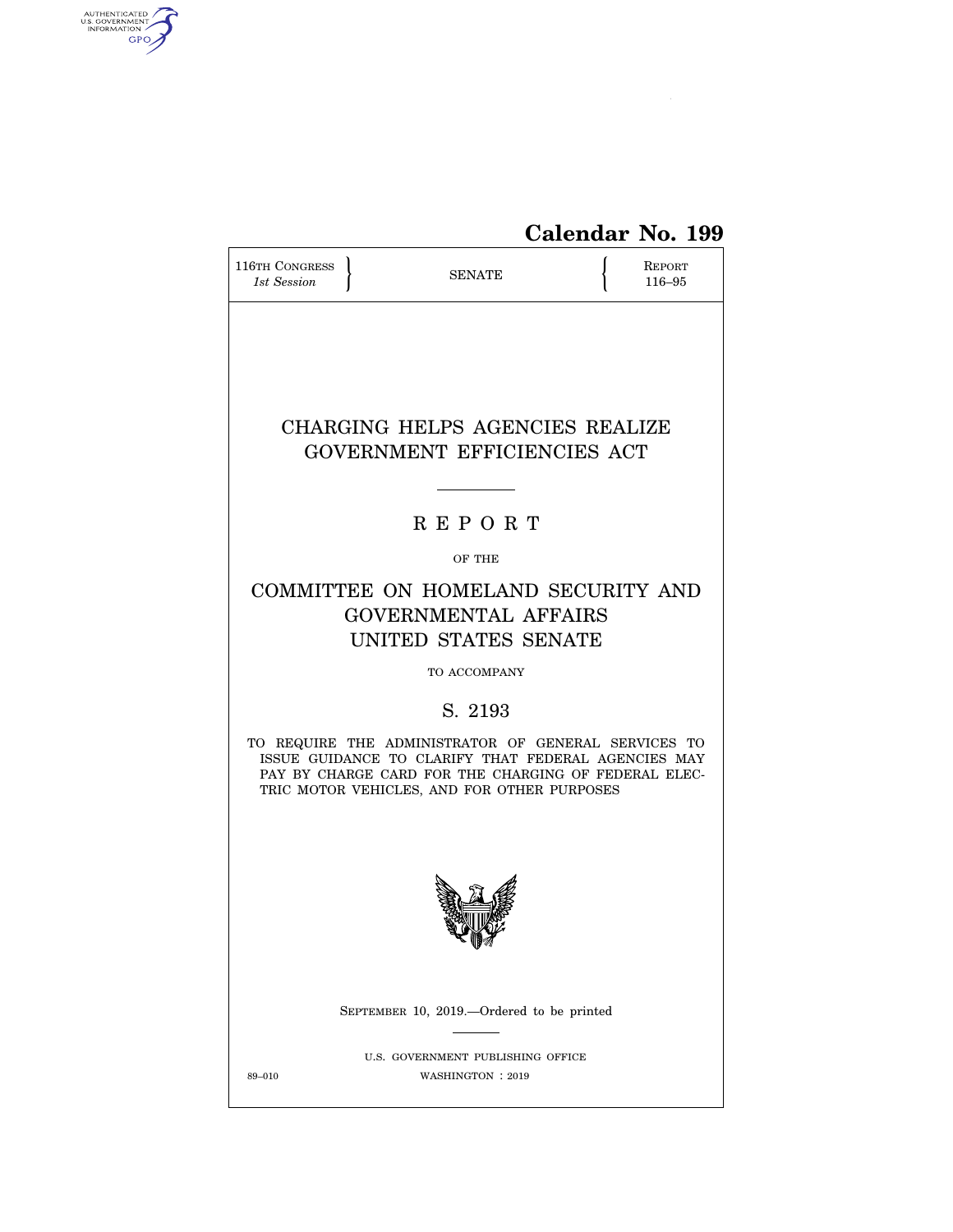#### COMMITTEE ON HOMELAND SECURITY AND GOVERNMENTAL AFFAIRS

RON JOHNSON, Wisconsin, *Chairman* 

ROB PORTMAN, Ohio RAND PAUL, Kentucky JAMES LANKFORD, Oklahoma MITT ROMNEY, Utah RICK SCOTT, Florida MICHAEL B. ENZI, Wyoming JOSH HAWLEY, Missouri

GARY C. PETERS, Michigan THOMAS R. CARPER, Delaware MAGGIE HASSAN, New Hampshire KAMALA D. HARRIS, California KYRSTEN SINEMA, Arizona JACKY ROSEN, Nevada

GABRIELLE D'ADAMO SINGER, *Staff Director*  JOSEPH C. FOLIO III, *Chief Counsel*  JOSHUA P. MCLEOD, *Senior Professional Staff Member*  DAVID M. WEINBERG, *Minority Staff Director*  ZACHARY I. SCHRAM, *Minority Chief Counsel*  JACKSON G. VOSS, *Minority Professional Staff Member*  LAURA W. KILBRIDE, *Chief Clerk*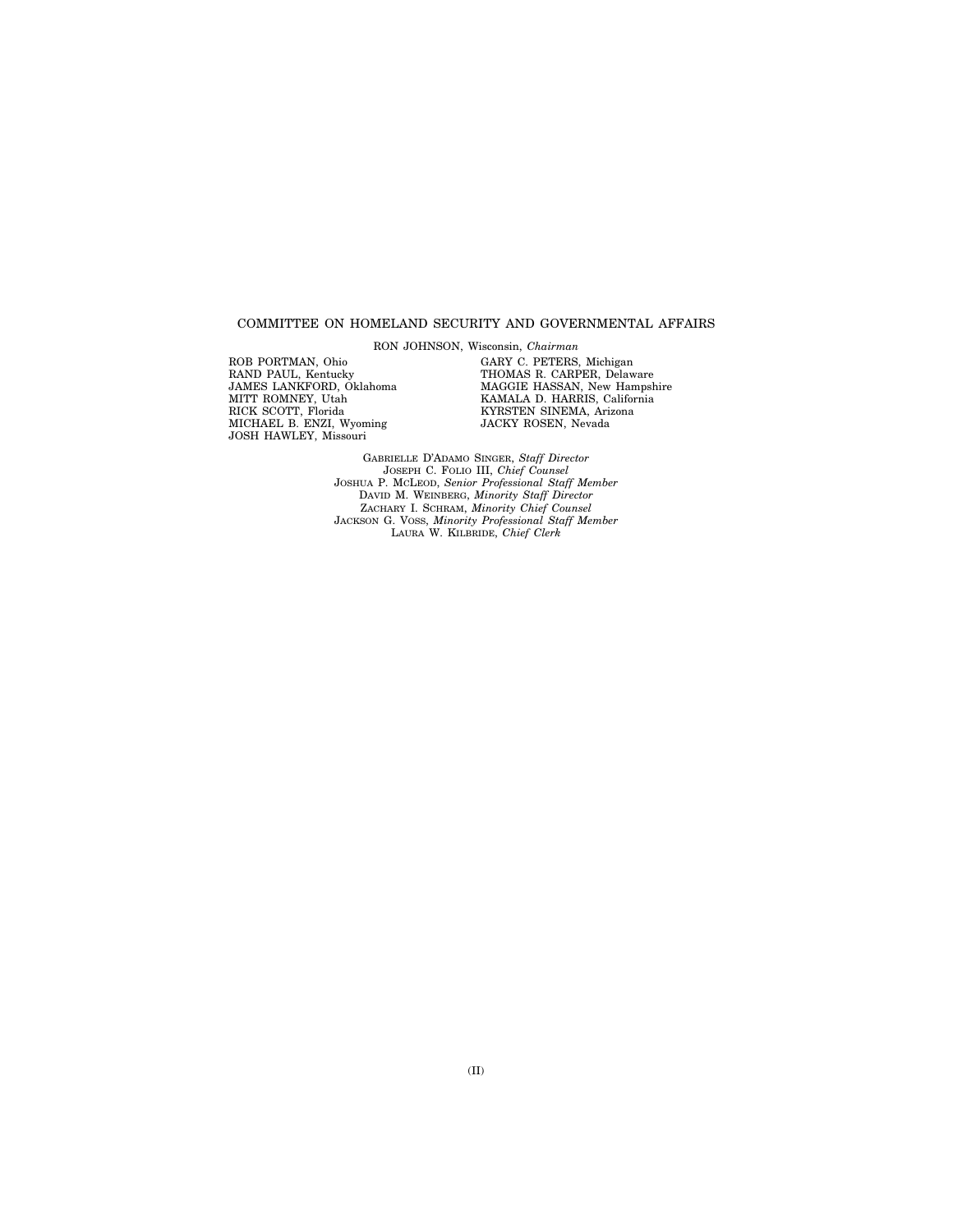# **Calendar No. 199**

 $P<sub>200</sub>$ 

116TH CONGRESS REPORT 116-95

### CHARGING HELPS AGENCIES REALIZE GOVERNMENT EFFICIENCIES ACT

SEPTEMBER 10, 2019.—Ordered to be printed

Mr. JOHNSON, from the Committee on Homeland Security and Governmental Affairs, submitted the following

## R E P O R T

#### [To accompany S. 2193]

#### [Including cost estimate of the Congressional Budget Office}

The Committee on Homeland Security and Governmental Affairs, to which was referred the bill (S. 2193) to require the Administrator of General Services to issue guidance to clarify that Federal agencies may pay by charge card for the charging of Federal electric motor vehicles, and for other purposes, having considered the same, reports favorably thereon with amendments and recommends that the bill, as amended, do pass.

#### **CONTENTS**

|  | 1 use |
|--|-------|
|  |       |
|  |       |
|  |       |
|  |       |
|  |       |
|  |       |
|  |       |

#### I. PURPOSE AND SUMMARY

S. 2193, the Charging Helps Agencies Realize General Efficiencies Act, requires the Administrator of the General Services Administration (GSA) to issue clarifying guidance to the existing policy that Federal employees authorized to use a charge card to refuel a motor vehicle may also use their charge card and other forms of payment to pay for the charging of electric motor vehicles.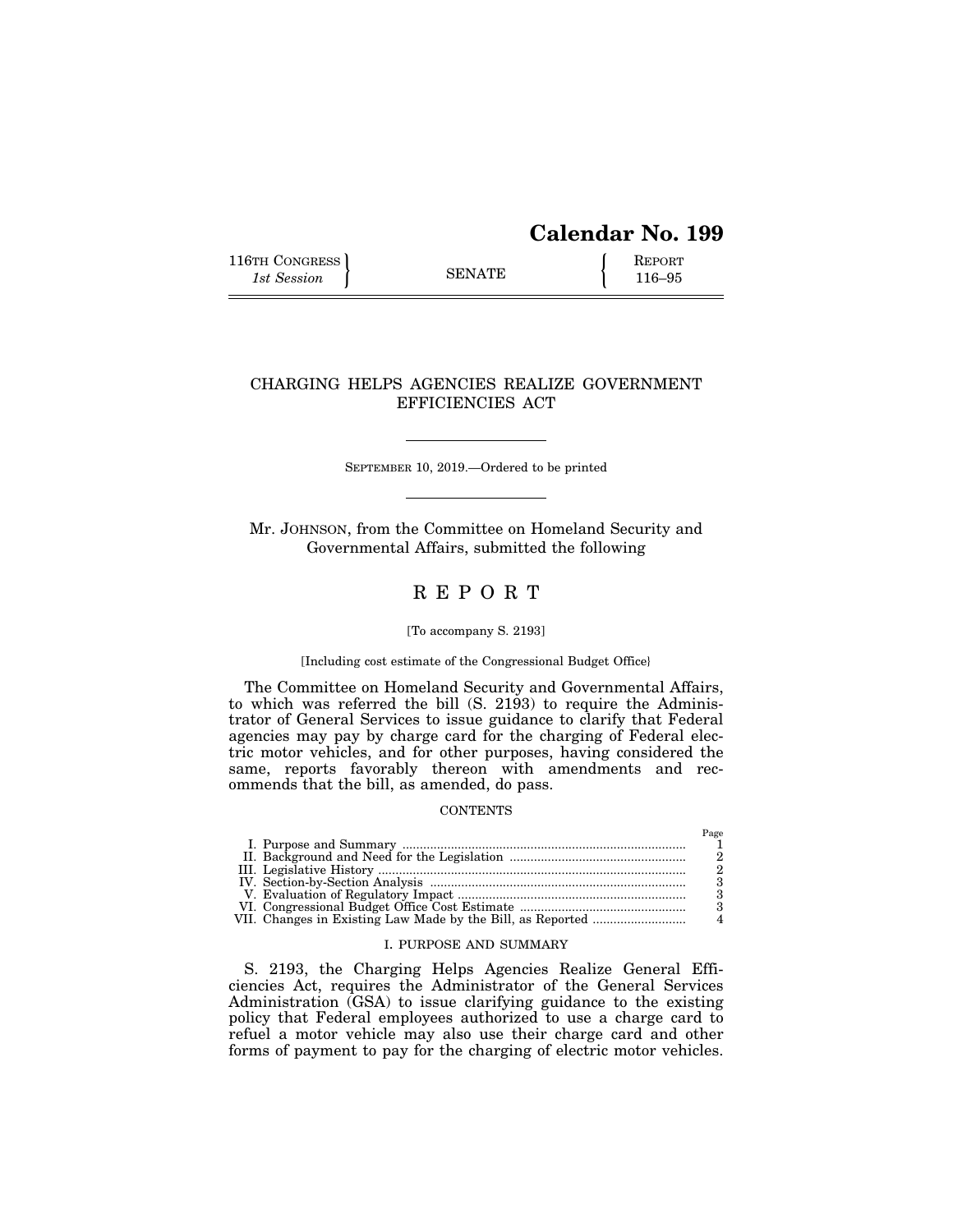#### II. BACKGROUND AND THE NEED FOR LEGISLATION

Section 1344 of Title 31, United States Code, provides that Federal agencies may expend funds for the ''maintenance, operation or repair of any passenger carrier'' when used to provide transportation for official purposes.1 If the agency has funds available or appropriated to it, it may use it in order to pay for providing transportation.2

The *Travel and Transportation Reform Act of 1998* requires Federal employees to pay for all payments of expenses for official government travel with government issued Federal travel charge cards.3 The *Travel and Transportation Reform Act of 1998* also provides that the GSA Administrator has the authority to create Federal regulations to collect any delinquent amounts that occurred due to an employee using a Federal charge card that the government would otherwise end up paying.4

On April 21, 2000, GSA issued a final rule, titled *Federal Travel Regulation; Mandatory Use of the Travel Charge Card,* which implements the requirements of the *Travel and Transportation Reform Act of 1998.*5

GSA operates the world's largest commercial payment program for more than 560 Federal agencies and organizations, called the SmartPay Program.<sup>6</sup> SmartPay serves as the government-wide commercial fleet account for the ''purchase of fuel, maintenance and repair of government owned/operated motor vehicles, aircraft boats, and motorized equipment.<sup>\*7</sup> SmartPay encourages fleet managers to ''integrate environmentally friendly components to their operations,'' including alternative vehicle options like electric, hybrid and hydrogen fuel cell.<sup>8</sup>

The Charging Helps Agencies Realize General Efficiencies Act reiterates the requirements set forth in existing law by the *Travel and Transportation Reform Act of 1998* regarding payments of expenses for official Government travel. The CHARGE Act requires the GSA Administrator to issue guidance clarifying that Federal agencies may pay for charging of Federal electric motor vehicles.

#### III. LEGISLATIVE HISTORY

Senator Gary Peters (D–MI) introduced S. 2193, the Charging Helps Agencies Realize General Efficiencies Act, on July 18, 2019. The bill was referred to the Committee on Homeland Security and Governmental Affairs. Senator Rob Portman (R–OH) joined as a cosponsor on July 23, 2019.

The Committee considered S. 2193 at a business meeting on July 24, 2019. During the business meeting, an amendment to clarify a definition was offered by Senator Peters and unanimously adopted. The bill, as amended, was ordered reported favorably by voice vote.

 $^{131}_{21d}$  U.S.C. § 1344 *et seq.*  $^{2}Id$ .

<sup>3</sup>Pub. L. No. 105–264. 4 *Id.* 

<sup>5</sup>Federal Travel Regulation; Mandatory Use of the Travel Charge Card, 65 Fed. Reg. pt.

<sup>3053–3058 (</sup>January 19, 2000) (to be codified at 41 C.F.R. 301). 6 *About GSA* SmartPay, SMARTPAY.GSA.GOV (Aug. 12, 2019), https://smartpay.gsa.gov/con-

<sup>&</sup>lt;sup>7</sup> Account Holders / AOs, SMARTPAY.GSA.GOV (Aug. 12, 2019), https://smartpay.gsa.gov/content/fleet#sa168. 8 *Id.*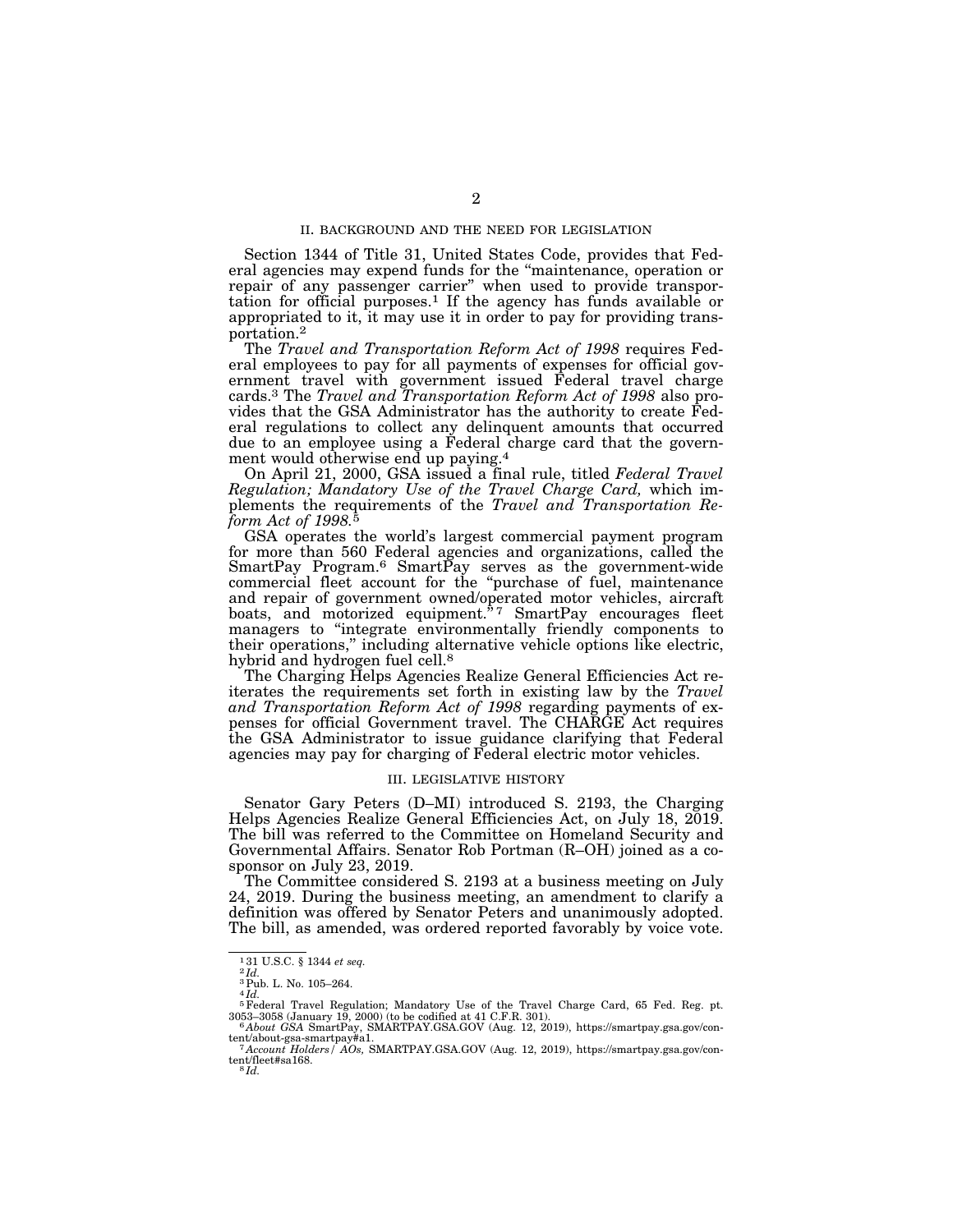Senators present for the vote were Johnson, Portman, Paul, Lankford, Romney, Scott, Enzi, Hawley, Peters, Carper, Hassan, Sinema, and Rosen. Consistent with Committee rules, the bill is being reported with a technical amendment.

#### IV. SECTION-BY-SECTION ANALYSIS OF THE BILL, AS REPORTED

#### *Section 1. Short title*

This section established that the Bill may be referred to as the ''Charging Helps Agencies Realize General Efficiencies Act'' or the ''CHARGE Act''.

#### *Section 2. Payment by charge card for charging Federal electric motor vehicles*

Subsection (a) defines the terms Administrator, charge card, covered electric motor vehicle, electric motor vehicle, Federal agency, and passenger carrier.

Subsection (b) requires the GSA Administrator to issue guidance within 180 days of the bill's passage in order to clarify that agencies may charge electric vehicles at commercial stations and pay for the transactions with a charge card.

Subsection (c) requires the GSA Administrator to provide charge cards to each agency for electric motor vehicles.

#### V. EVALUATION OF REGULATORY IMPACT

Pursuant to the requirements of paragraph 11(b) of rule XXVI of the Standing Rules of the Senate, the Committee has considered the regulatory impact of this bill and determined that the bill will have no regulatory impact within the meaning of the rules. The Committee agrees with the Congressional Budget Office's statement that the bill contains no intergovernmental or private-sector mandates as defined in the Unfunded Mandates Reform Act (UMRA) and would impose no costs on state, local, or tribal governments.

#### VI. CONGRESSIONAL BUDGET OFFICE COST ESTIMATE

U.S. CONGRESS, CONGRESSIONAL BUDGET OFFICE, *Washington, DC, September 4, 2019.* 

Hon. RON JOHNSON,

*Chairman, Committee on Homeland Security and Governmental Affairs, U.S. Senate, Washington, DC.* 

DEAR MR. CHAIRMAN: The Congressional Budget Office has prepared the enclosed cost estimate for S. 2193, the CHARGE Act.

If you wish further details on this estimate, we will be pleased to provide them. The CBO staff contact is Matthew Pickford.

Sincerely,

PHILLIP L. SWAGEL, *Director.* 

Enclosure.